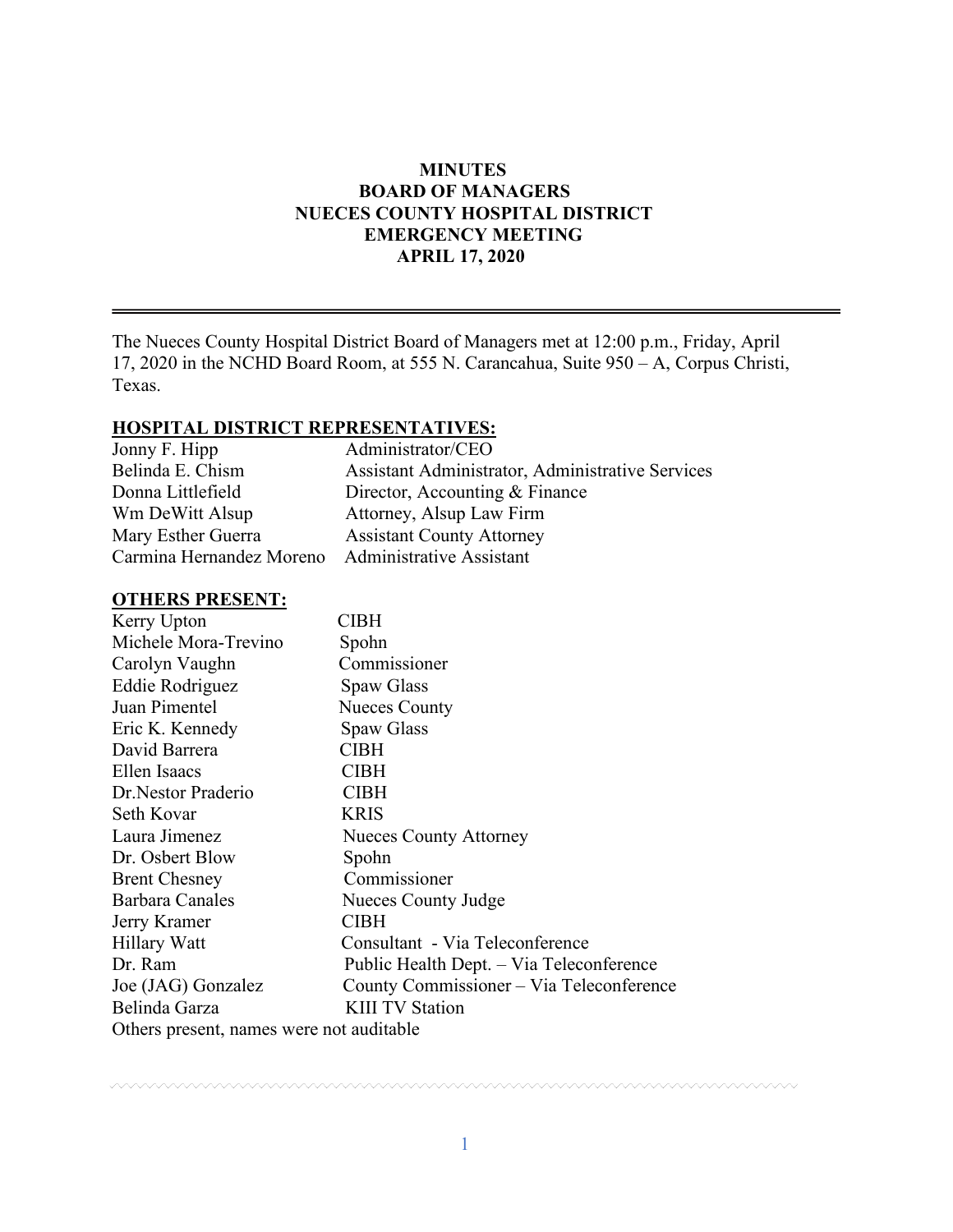## 1.**CALL TO ORDER** – Mr. Martinez, Chairman The meeting was called to order by Mr. Martinez at 12:06 p.m.

### 2. **ESTABLISHMENT OF QUORUM –** Mr. Martinez

A quorum was present with all members in attendance.

 **John B. Martinez – Chairman – PRESENT Sylvia T. Oliver – Vice Chair – PRESENT – via Teleconference Belinda Flores – Member -PRESENT Vishnu V. Reddy, M.D. Member – PRESENT Pamela L. Brower – Member -PRESENT Daniel W. Dain – Member - PRESENT – via Teleconference John Valls – Member - PRESENT** 

3. **PUBLIC COMMENT -** Persons wishing to comment on any item(s) on the agenda or any subject within the Board's responsibilities must sign-in on the "Agenda Item Request to Speak" form provided at the entrance of the Board meeting room at least five (5) minutes prior to commencement of the meeting. Commenters shall limit their comments to three (3) minutes, except that Commenters addressing the Board through a translator shall limit their comments to six (6) minutes. See the "Public Comment" section of the preceding General Information page for additional information.

> **Hillary Watt Judge Barbara Canales Dr. Ram Commissioner Joe (JAG) Gonzalez Commissioner Carolyn Vaughn Commissioner Brent Chesney Belinda Garza Jerry Kramer**

#### 4. **REGULAR AGENDA**

A. Discuss and consider action(s) related to establishment of a dedicated COVID-19 patient care unit at CHRISTUS Spohn Hospital Corpus Christi – Memorial and potential relocation of mental health/psychiatric services located at Memorial to an alternate location. *(ACTION)*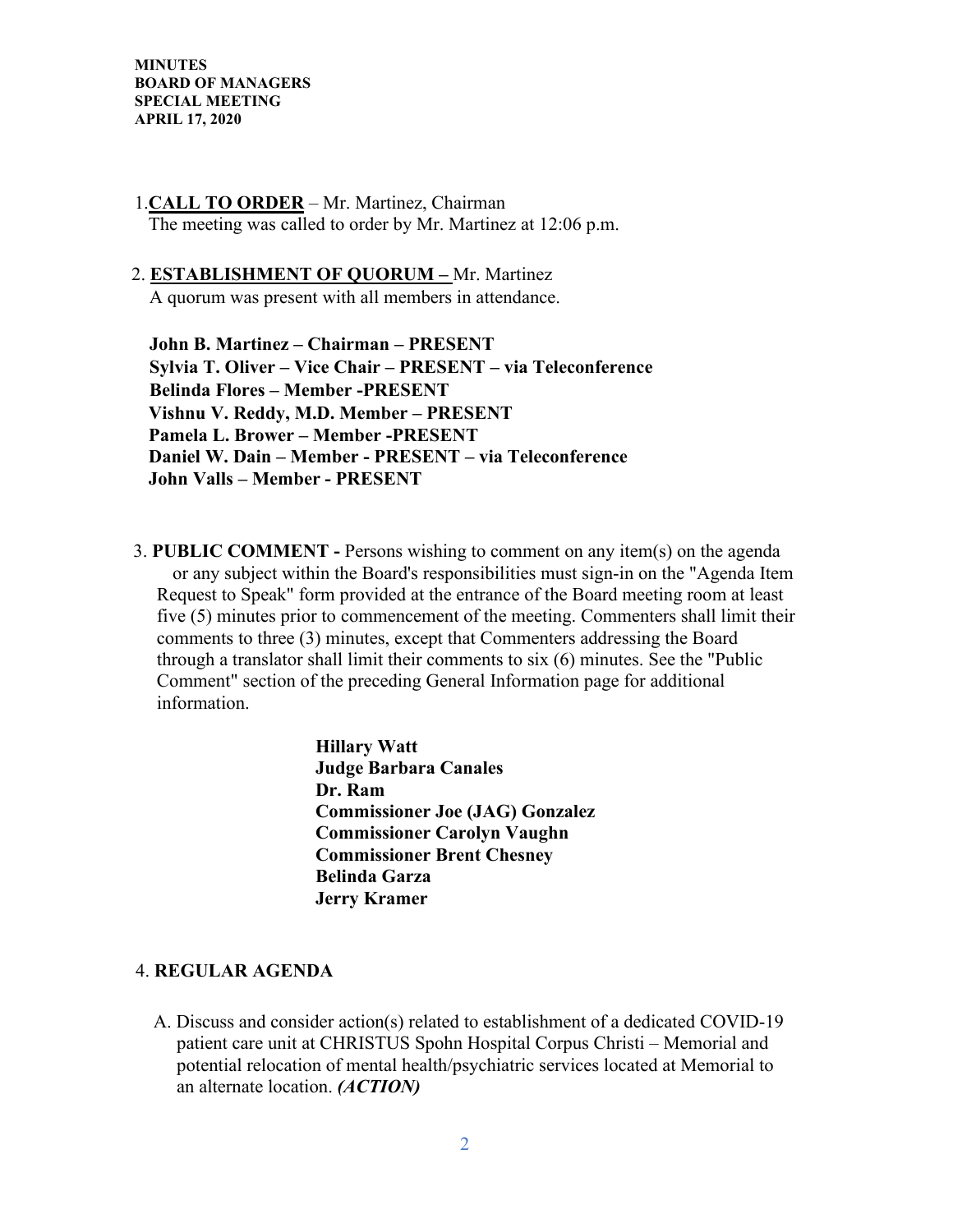> **Actions considered related to COVID-19 patient care unit.**

**1. Upon confirmation that one or more Corpus Christi Hospitals agree to staff and operate ACS at Spohn Memorial.**

**2. One or more Corpus Christi Hospitals agree to transfer its COVID-19 patients to an ACS facility.**

**3. Spohn Health System Consent to allow the operators** 

**to use Memorial as ACS in accordance with term and conditions usually agreed upon the District, Spohn and operators. The District is prepared to commit up to three million dollars for facility cost to establish Christus Spohn Memorial.**

 **Motion by Mr. Valls and seconded by Ms. Flores. MOTION CARRIED.** 

- 5. **CLOSED MEETING -** Public notice is hereby given that the Board of Managers may elect to go into closed meeting session(s) at any time during the meeting to discuss any matter(s) listed on the agenda, when so authorized by the provisions of the Open Meetings Act, Texas Government Code, Chapter 551 and the Board specifically expects to go into a closed session(s) on the matter(s) listed below. In the event the Board elects to go into closed session(s) regarding an agenda item(s), the section(s) of the Open Meetings Act authorizing the closed session will be publicly announced by the presiding officer. Should any final action, final decision, or final vote be required in the opinion of the Board with regard to any matter considered in closed session(s), then the final action, final decision, or final vote shall be either: (a) in the open meeting covered by the Notice upon reconvening of the public meeting; or (b) at a subsequent public meeting of the Board upon notice thereof, as the Board shall determine pursuant to applicable laws.
	- A. Consult with attorneys on legal matters related to establishment of dedicated COVID-19 patient care unit and relocation of mental health/psychiatric services pursuant to Open Meetings Act, Texas Government Code, §551.071:
		- 1) The Amended and Restated Membership Agreement between CHRISTUS Spohn Health System Corporation, CHRISTUS Health, and Nueces County Hospital District;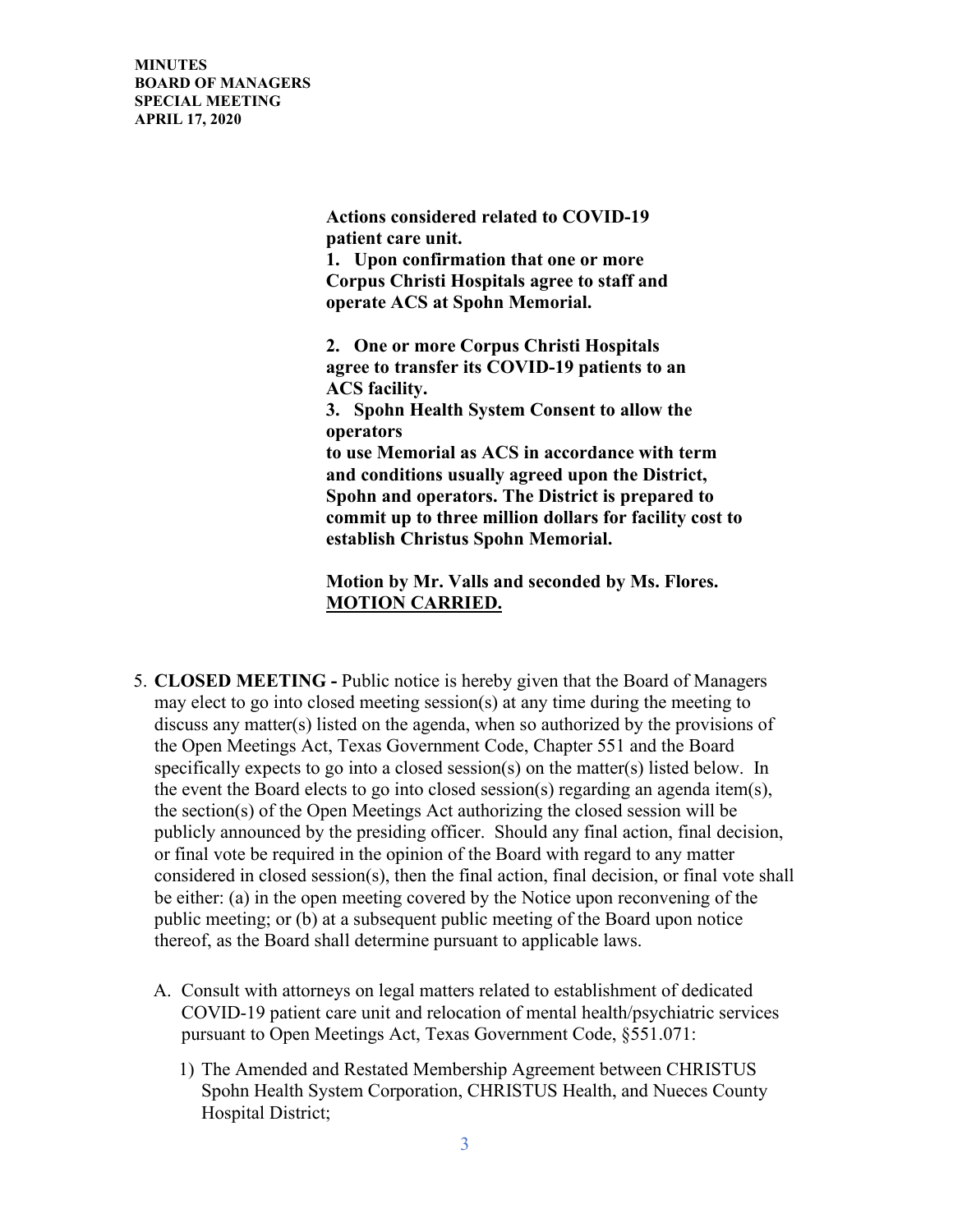- 2) Support for a dedicated COVID-19 patient care unit at CHRISTUS Spohn Hospital Corpus Christi – Memorial; and
- 3) Potential relocation of mental health/psychiatric services located at CHRISTUS Spohn Hospital Corpus Christi – Memorial to an alternate location.

## **Members of the Board called for a recess at 2:42 back from recess 2:52. Mr. Martinez called for a Closed Session at 3:00 p.m.**

6. **OPEN MEETING** - Following the Closed Meeting, the Board of Managers will reconvene the public meeting before taking any action(s) on Closed Meeting matters or adjourning the meeting.

#### **Meeting reconvened to Open Session by Mr. Martinez at 4:58 p.m.**

7. Consider final action, decision, or vote on matters covered in Closed Meeting. *(ACTION AS NEEDED)*

**As per Mr. Martinez, no action taken.** 

# 8. **ADJOURN**

 **Motion to adjourn by Mr. Martinez. Motion by Mr. Valls and seconded by Ms. Brower. Adjourned at 4:59.** 

\* \*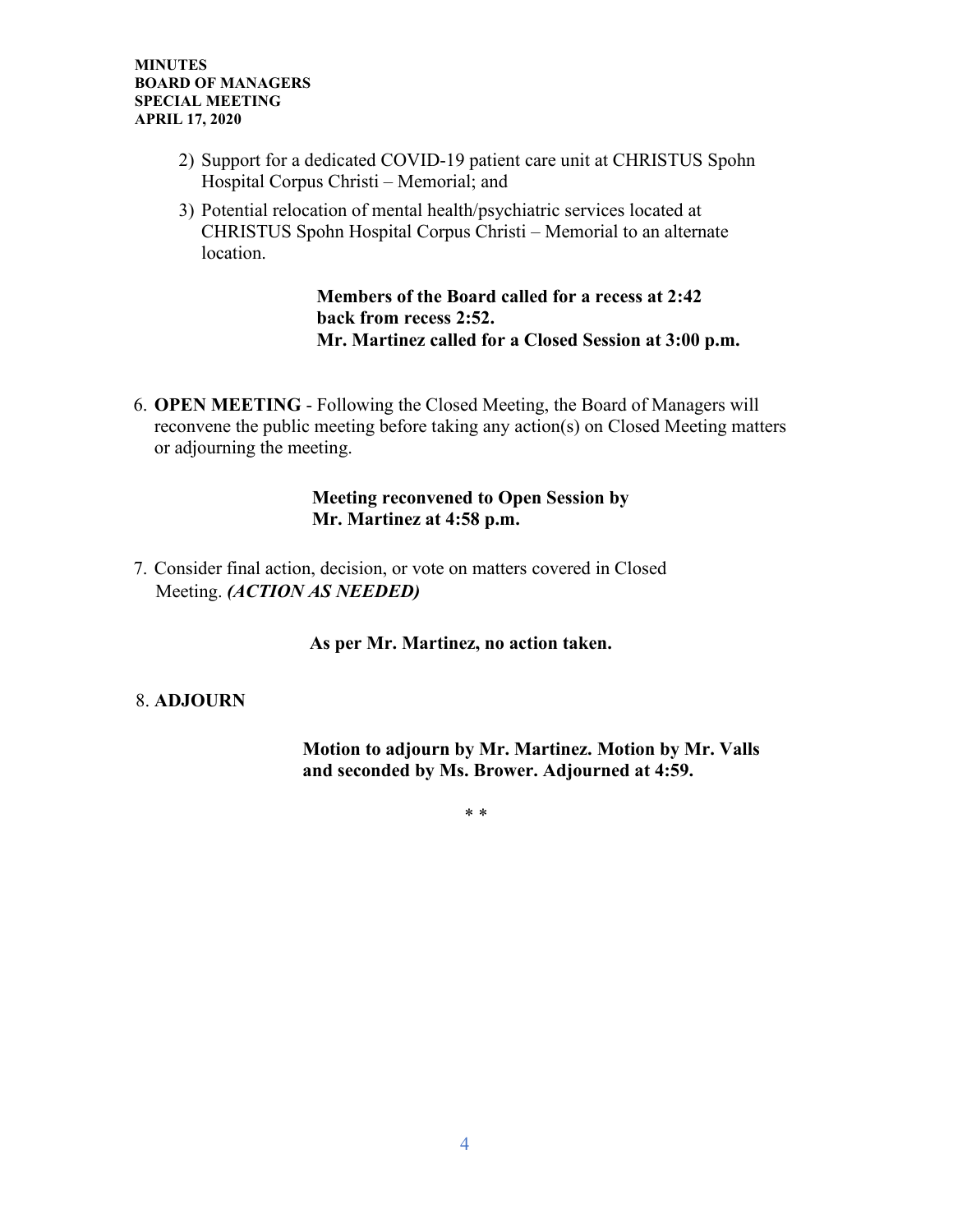# **PRESIDING OFFICER:**

John B. Martinez, Chairman Nueces County Hospital District

**\_\_\_\_\_\_\_\_\_\_\_\_\_\_\_\_\_\_\_\_\_\_\_\_\_\_\_\_\_\_\_\_\_\_\_\_\_\_\_\_\_\_**

**ATTEST:**

Jonny F. Hipp, Secretary Board of Managers Nueces County Hospital District

**\_\_\_\_\_\_\_\_\_\_\_\_\_\_\_\_\_\_\_\_\_\_\_\_\_\_\_\_\_\_\_\_\_\_\_\_\_\_\_\_\_\_\_**

 $\mathcal{L}_\text{max}$  and  $\mathcal{L}_\text{max}$  and  $\mathcal{L}_\text{max}$  and  $\mathcal{L}_\text{max}$ 

Wm. Dewitt Alsup, General Counsel Nueces County Hospital District